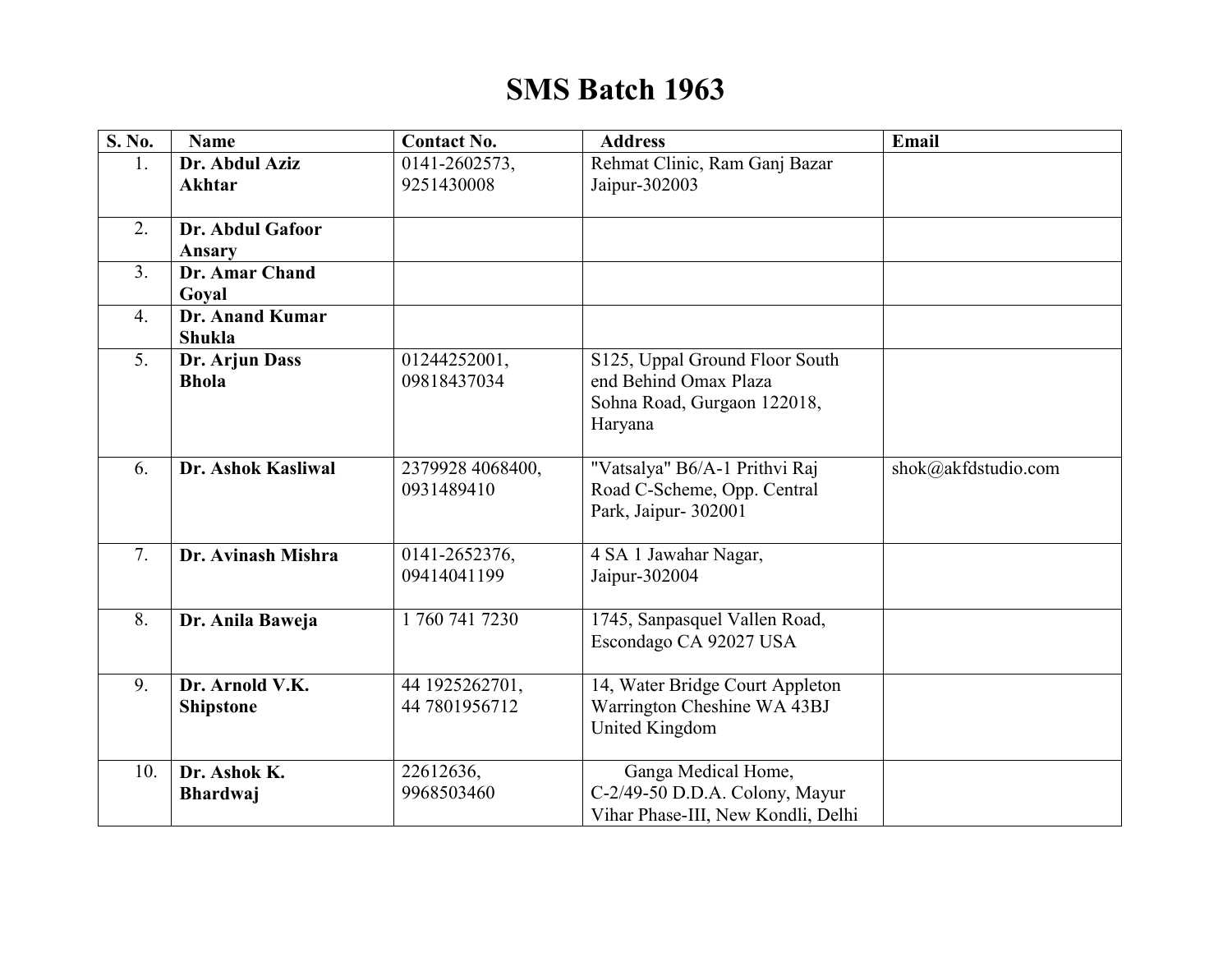| 11. | Dr. Balwant R.<br><b>Mardia</b> | 28756644,<br>28070107, | <b>ENT</b> Surgical Clinic<br>Flat No.37, Hirnen Shopping |  |
|-----|---------------------------------|------------------------|-----------------------------------------------------------|--|
|     | $-400062$                       | 09869369497            | Centre,                                                   |  |
|     | $022 -$                         |                        | S.V. Road, Gore-gaon (W), Mumbai                          |  |
| 12. | Dr. Bhanwar Singh               | 09414449417,           | "Ratnavati", B-39, RIICO                                  |  |
|     | Deora                           | 0941006982             | Colony Abu Road                                           |  |
| 13. | Dr. Bhopal S.                   | 0141-2222915,          | 16, Rampura Colony, Opp. C.M.                             |  |
|     | Choudhary                       | 09829016996            | House                                                     |  |
|     |                                 |                        | Civil Lines, Jaipur                                       |  |
| 14. | Dr. Bina Bansal Nee             | $:(+44)$ 1925-263390   | 14, Hilltop Road Grappenthall                             |  |
|     | <b>Agarwal</b>                  |                        | Warrington Cheshire WA42ED                                |  |
|     |                                 |                        | United Kingdom                                            |  |
| 15. | Dr. Bhagwan D.                  | 0141-2235165,          | 'Guru Ashish' 2/273, Vidhyadhar                           |  |
|     | <b>Khandelwal</b>               | 09314935165            | Nagar,                                                    |  |
|     |                                 |                        | Jaipur                                                    |  |
| 16. | Dr. Bhupendra S.                | 44 1455 618142 (       | 1 Peanut Road Busbag Hinekby                              |  |
|     | Saccha                          |                        | LE102LA United Kingdom                                    |  |
|     |                                 |                        |                                                           |  |
| 17. | Dr. Brij Mohan                  | 1 315 446 7192         | 6711, Harmony Drive                                       |  |
|     | <b>Mishra</b>                   | $(R)$ ,                | Fayetteville NY 13066 USA                                 |  |
|     | $Ph.:+$                         | $+13156571616$         |                                                           |  |
|     |                                 |                        |                                                           |  |
| 18. | Dr. Chandra M.                  | 0141-2550670,          | 8/265, Malviya Nagar, Jaipur                              |  |
|     | Arora                           | 094 140 44760          |                                                           |  |
|     |                                 |                        |                                                           |  |
| 19. | Dr. Chandra M.                  | 05644-223530,          | 130, Krishna Nagar Bhartpur                               |  |
|     | Goyal                           | 09414023818            |                                                           |  |
|     |                                 |                        |                                                           |  |
| 20. | Dr. Chandra M.                  | 091662 19989           | E 147, Ramesh Marg, 'C'                                   |  |
|     | Joshi                           |                        | Scheme Jaipur                                             |  |
|     |                                 |                        |                                                           |  |
| 21. | Dr. Chandra P.                  | 0744-2504421,          | 1-Pa-12, Dada Badi Near Jyoti                             |  |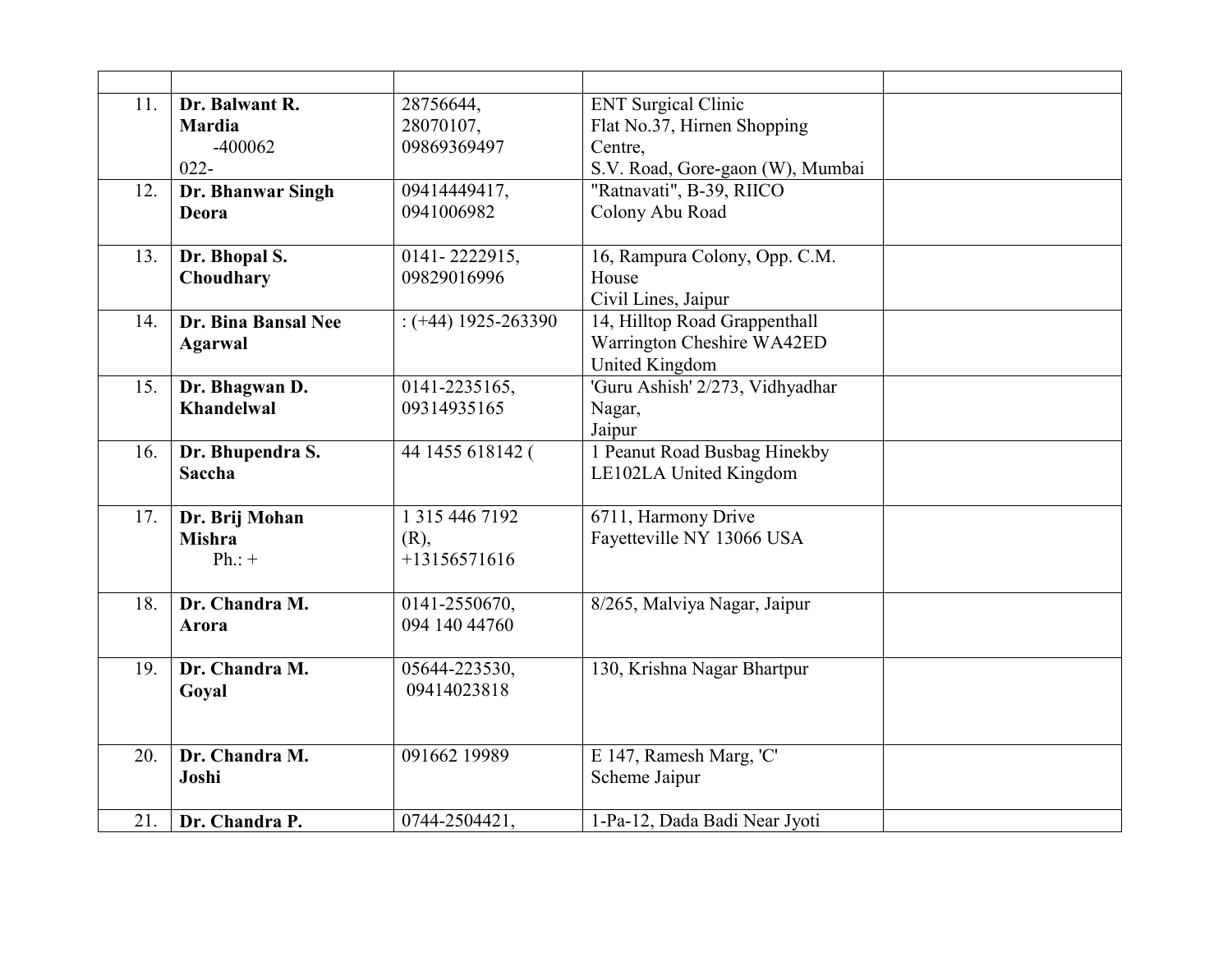|     | <b>Barla</b>                         | 09314151510                                            | Mandir Kota                                                               |  |
|-----|--------------------------------------|--------------------------------------------------------|---------------------------------------------------------------------------|--|
| 22. | Dr. Deen Dayal<br>Hemani<br>Ph       | 0141-2520800<br>09414288741                            | C-375 Pradhan Marg, Malviya<br>Nagar, Jaipur                              |  |
| 23. | Dr. Devendra Gill<br><b>Nee Kaur</b> | $(+) 631 - 491 - 7355$                                 | 5 Shetland Court Dixhill<br>New York 11746 USA                            |  |
| 24. | Dr. Devendra Singh                   | 44--141 942 4992<br>+44 7831377020                     | 17, Moorsfoot Way, Bears Den<br>Glasgow<br>Scotland G6 14 RL U.K.         |  |
| 25. | Dr. Dinesh Purohit                   | 0291-2649209<br>09468557437                            | Laxmi Vilas Hakimbagh,<br>Behind Olympic Complex, Jodhpur                 |  |
| 26. | Dr. Devvrat Arya                     | 05644-2382726<br>0141-2722455<br>094140 23805          | B84, Ranjeet Nagar, Bharatpur                                             |  |
| 27. | Dr. Ganesh L.<br><b>Mathur</b>       | 0141-2291291<br>09887308870                            | Madhu Hospital, 53, Karauli<br>Farm, New Sanganer Road,<br>Sodala, Jaipur |  |
| 28. | Dr. Ganga P. Gujral                  | 0141-2299801<br>09782975479                            | 36A, Shanti Nagar, Gurjar Ki<br>Thadi Gopalpura Byepass, Jaipur           |  |
| 29. | Dr. Gyanwati<br><b>Agarwal</b>       | 0141-2319749<br>2202183<br>08890002984,<br>09829888427 | F-23, Kanti Chandra Road,<br>Bani Park, Jaipur                            |  |
| 30. | Dr. Gyanwati<br><b>Bishnoi</b>       | 01662-276537<br>275337<br>09416048937                  | <b>Bishnoi Nursing Home</b><br>Barwala Road, Hisar                        |  |
| 31. | Dr. Gyanesh Shukla                   | 09829738901                                            | Home Diagn. Centre<br>Village Bhoida Teh. Badi Sadri,                     |  |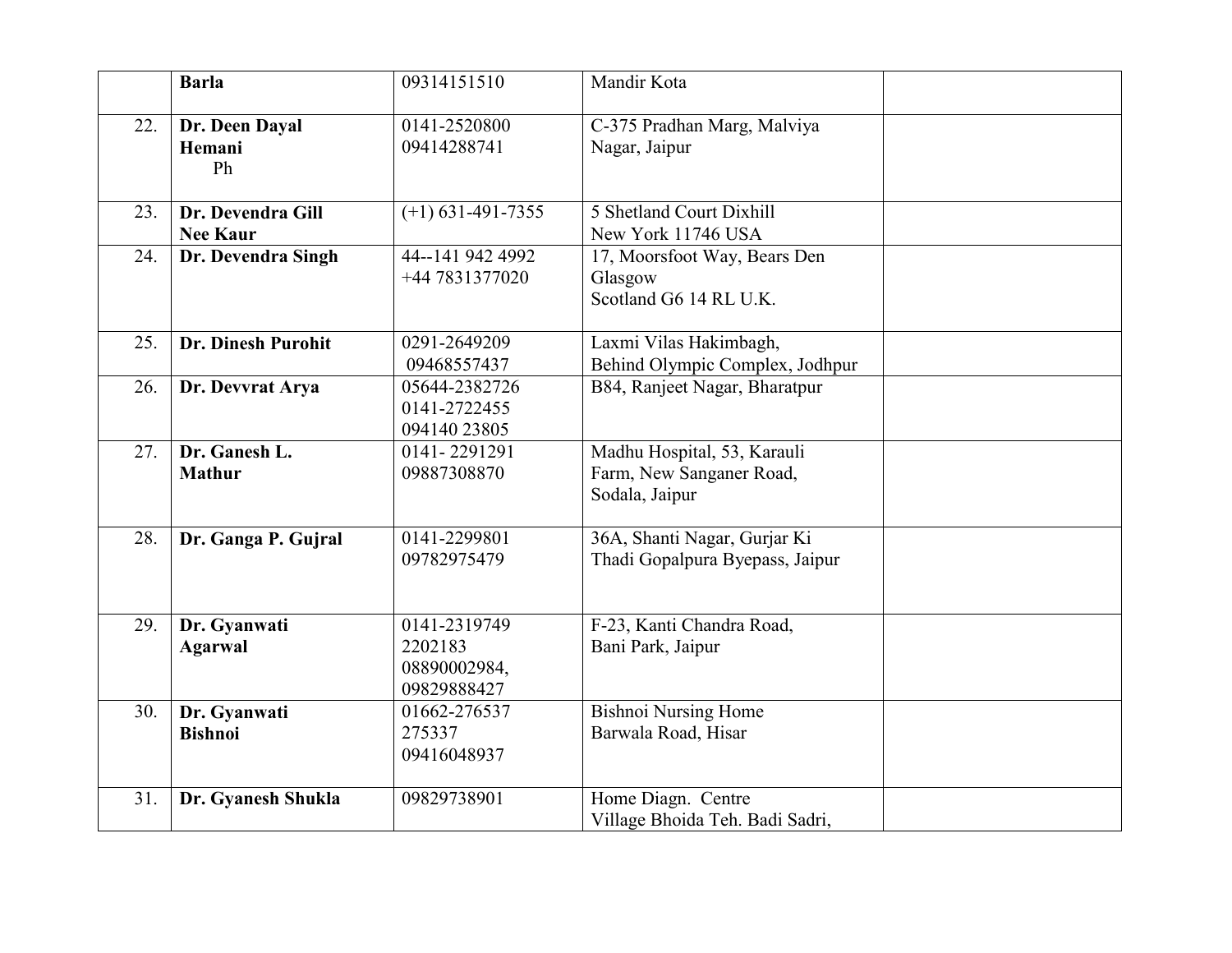|     |                                                |                                             | Pratapgarh                                                                            |  |
|-----|------------------------------------------------|---------------------------------------------|---------------------------------------------------------------------------------------|--|
| 32. | Dr. Gyanendra K.<br><b>Mathur</b><br>$-301001$ | 0144-2360620<br>09414016026                 | 1/552, Aravali Vihar, Alwar                                                           |  |
| 33. | Dr. Gulab Singh<br><b>Rathore</b>              | 09414228064,<br>09314843993                 | C-59 Satya Marg, Nanpuri<br>Market Hawa Sarak, Jaipur                                 |  |
| 34. | Dr. Govind Swaroop<br><b>Mathur</b>            | 09999993307                                 | D-51, South City -2, Sohna Road<br>Gurgaon                                            |  |
| 35. | Dr. Govind Kant C.<br><b>Shah</b>              | 0141-2225499<br>098291 90598                | "Satkar" 60 Bhagat Watika<br>Civil Lines, Jaipur                                      |  |
| 36. | Dr. Gopal Singh<br>Rajawat                     | 01438-222251<br>094140 29151                | Sindhi Colony, Newai-304001 Dist.<br>Tonk                                             |  |
| 37. | Dr. Gokul Narain<br><b>Sharma</b>              | 0294-2454100,<br>09460030485                | 21-22 Shanti Niketan Colony,<br>Bedla-Badgaon Link Road<br>Opp. Arihant Apts. UDAIPUR |  |
| 38. | Dr Hari Narain<br><b>Sharma</b>                | 05644-231614<br>220853<br>08290954055       | Purohit Mohilla, Nahar Gali<br>Bharatpur                                              |  |
| 39. | Dr. Hemendra<br>Rajwanshi                      | 02988-224151,<br>09414108551                | Rajwanshi Hospital, Balotra<br>Dist Barmer Raj.                                       |  |
| 40. | Dr. Indra Kumar<br><b>Nee Deva</b>             | $(+44)$ 1276 66215                          | 5, Tekless Park<br>Camberlay Surrey UK                                                |  |
| 41. | Dr. Jagannath<br><b>Bhutani</b>                | 0141-2605744<br>09461308100,<br>09982294941 | 374, Adarsh Nagar, Jaipur                                                             |  |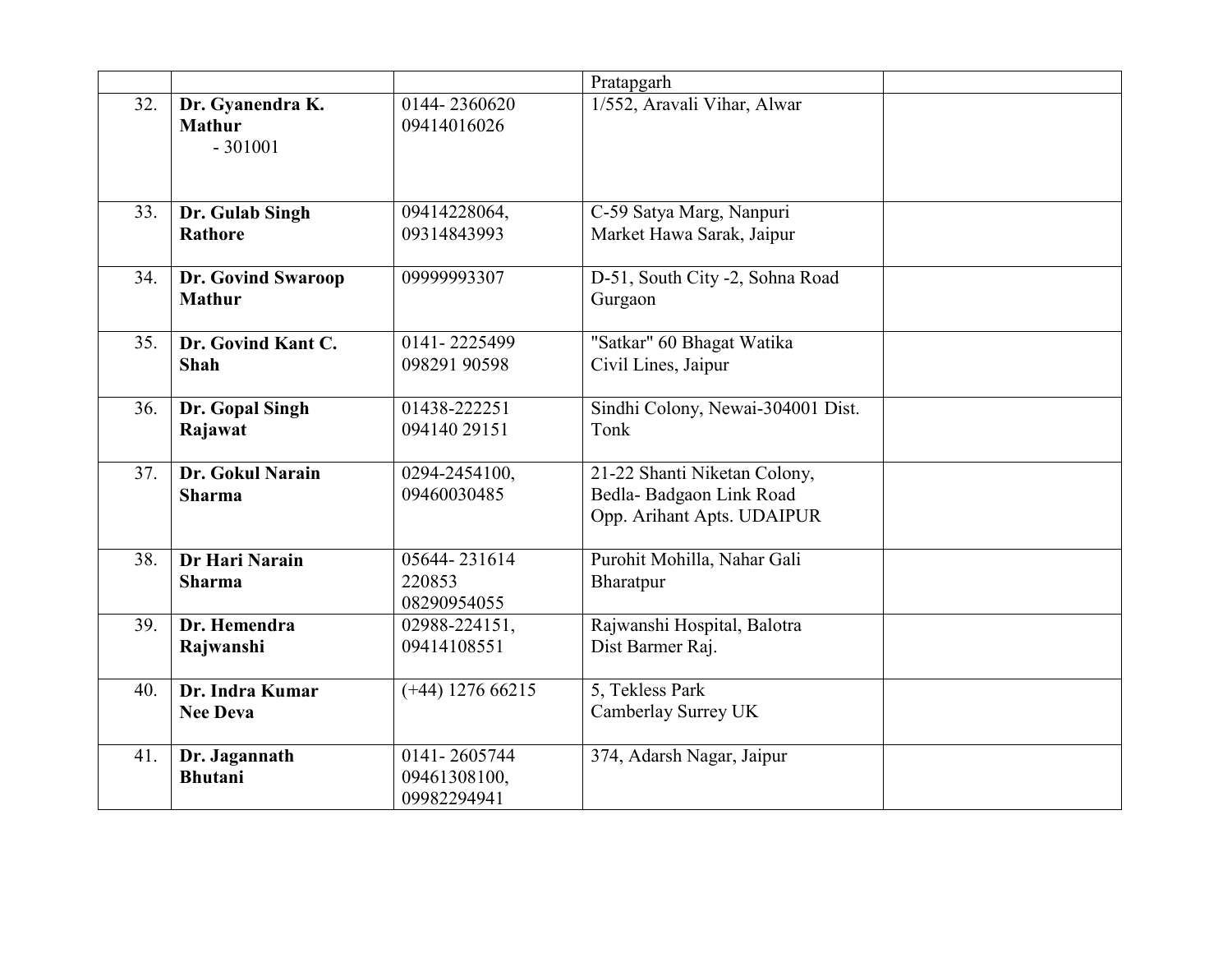| 42. | Dr. Jagdish<br>Raisinghani               | 022-26402361<br>24013665<br>09892408367     | 6, Green Field Water field<br>Bandra West Mumbai            |  |
|-----|------------------------------------------|---------------------------------------------|-------------------------------------------------------------|--|
| 43. | Dr. Jagmohan Lal<br><b>Agarwal</b>       | 0141-2590132<br>09414336232                 | 249, Awadhpur, Mahesh Nagar-<br>II, Jaipur                  |  |
| 44. | Dr. Jitendra Shanker                     | 0141-2362381<br>09828156969                 | 8, Vivekanand Marg, C-Scheme,<br>Jaipur                     |  |
| 45. | Dr. Jitendra Kumar<br><b>Sharma</b>      | 01592-234636<br>09414080936                 | D-31, Indra Nagar, Jhunjhunu                                |  |
| 46. | Dr. Kailash Chand<br>Gupta               | 01594-223118                                | Eye Specialist Nawalgarh<br>Nawalgarh                       |  |
| 47. | Dr. Kailash Chand<br><b>Mathur</b>       | 01587-222085<br>09414701808                 | Manohar clinic Ajmer Road,<br>Degana- 341503 Distt.- Nagaur |  |
| 48. | Dr. Kailash Kumar<br><b>Mishra</b>       | 0141-2782669<br>2785066<br>09649233332      | 61/260, Veer Tajaji Marg,<br>Mansarovar, Jaipur             |  |
| 49. | Dr. Kailash Mohan<br><b>Sharma</b>       | 0294-2450142<br>09879616133                 | 152, Navratan Complex, Bedla<br>Road, Udaipur               |  |
| 50. | Dr. Kamla Mathur<br><b>Nee Choudhary</b> | 0141-2652682                                | 4Ga-12, Jawahar Nagar,<br>Jaipur                            |  |
| 51. | Dr. Kamla Shankar<br><b>Bohra</b>        | 01427-221202<br>230878<br>09414275719       | New Mandi Road,<br>Dausa                                    |  |
| 52. | Dr. Kamlesh Kumar<br><b>Kasliwal</b>     | 0141-2762431<br>09414035020,<br>09352200654 | 118B 10B Scheme, Gopalpura<br>By Pass, Jaipur               |  |
| 53. | Dr. Kanta Batra Nee                      | 0132-247001                                 | Batra Nursing Home, Opp.                                    |  |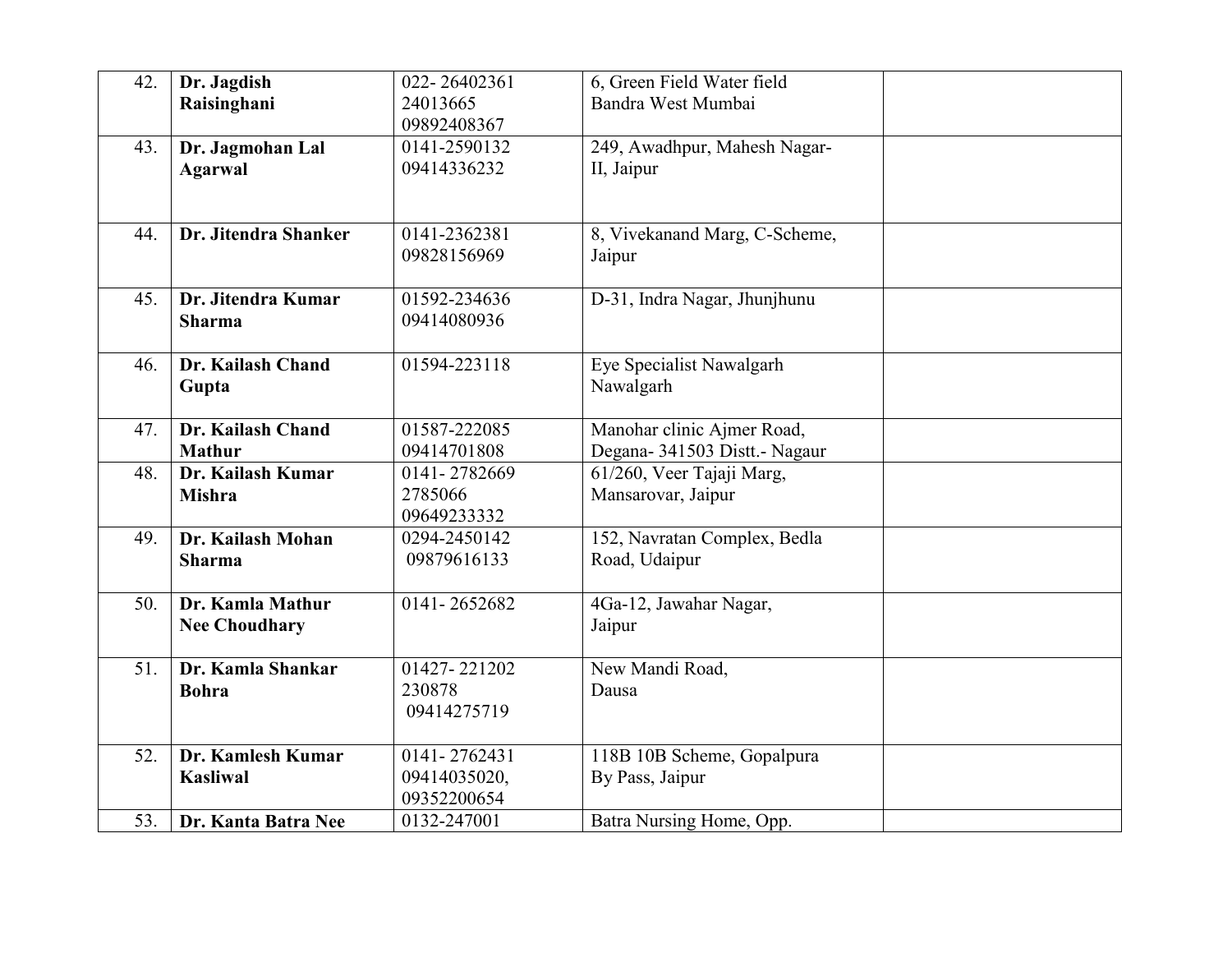|     | <b>Sapra</b>                      | 2661134,<br>2726932<br>09897569699                      | Company Bagh,<br>New Madho Nagar Chowk,<br>Saharanpur                |  |
|-----|-----------------------------------|---------------------------------------------------------|----------------------------------------------------------------------|--|
| 54. | Dr. Kedar Nath Soni               | 01575-222108<br>099284 39098                            | 366, Shahpura Road,<br>Ajeet Garh - 332701 (Sikar)                   |  |
| 55. | Dr. Keshav Lal<br>Kotwani         | 0291-2722707<br>098 285 20435                           | 205-A, Saraswati Nagar, Jodhpur                                      |  |
| 56. | Dr. Kirit Bhatt                   | $+1 - 3127333331$<br>630 887 7848 $+1$<br>6304528445    | 802, Midwest Park, Oak Brook ILL<br>60523 USA                        |  |
| 57. | Dr. Krishna Kumar<br>Gupta        | 0144-2332470,<br>2336813<br>08058537550,<br>09829063699 | 48-A, Alkapuri, Alwar                                                |  |
| 58. | Dr. Kamla Indrani<br>Parera       | 940778749248<br>+9412805060                             | 128, Old Road,<br>Nawala RAJGIRIJA<br>Colombo, Sri Lanka             |  |
| 59. | Dr. Ladu Ram<br>Meharda           | 0141-2651700<br>09414200992                             | 7-Dha-5, Jawahar Nagar,<br>Jaipur                                    |  |
| 60. | Dr. Laxmi Chand<br>Sancheti       | 0291-325 4000<br>099281 80173                           | F-105, Pratap Nagar, Jodhpur                                         |  |
| 61. | Dr. Laxmi Niwas<br><b>Chandak</b> | 0145-2420595<br>2421031<br>09214837394                  | <b>Chandak Nursing Home</b><br>Bengali Gali, Kutchery Road,<br>Ajmer |  |
| 62. | Dr. Lila Navani Nee<br>Vangani    | $(+44)$ 1819770710                                      | River Court Broom Road,<br>Teddington 2N 119PJ<br>Middlesex, U.K.    |  |
| 63. | Dr. (Mrs.) Lila<br><b>Sharma</b>  | 0141-2652614                                            | 4-Ja-6, Jawahar Nagar, Jaipur                                        |  |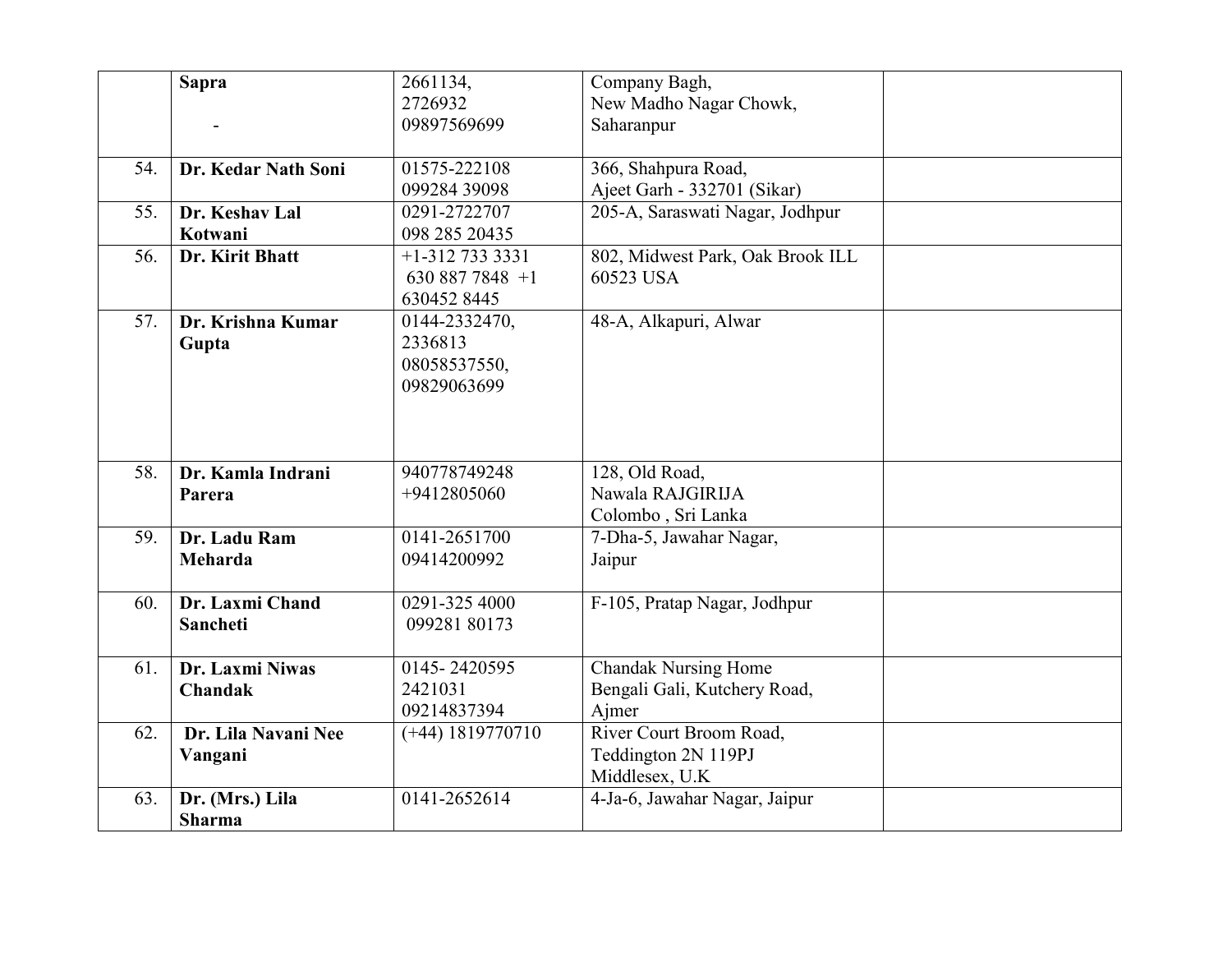| 64. | Dr. Mahendra<br><b>Kumar Bhandari</b> | $(+1)$ 3138741639<br>$+13135163101$ | 1350 West Bethune Street<br>Aptt. #2007 Detroit, Michigan |  |
|-----|---------------------------------------|-------------------------------------|-----------------------------------------------------------|--|
|     |                                       |                                     | 48202 USA                                                 |  |
| 65. | Dr. Mahendra Nath                     | 095409 09842,                       | C-52, Soochana                                            |  |
|     | Kaul                                  | 08750071157                         | Vasundhara Enclave, Delhi                                 |  |
| 66. | Dr. Mahesh C. Joshi                   |                                     | B-21, Sindhi Colony, Jhotwara,                            |  |
|     |                                       |                                     | Jaipur                                                    |  |
| 67. | Dr. Mahesh Chandra                    | 022-266342644                       | Sea Glimpse 7 Bungalows J.P.                              |  |
|     | <b>Nigam</b>                          | 098212 23185                        | Road, Andheri (W) Mumbai                                  |  |
| 68. | Dr. Manak C. Jain                     | 01462-256777                        | 1/21, Champa Nagar, Beawar                                |  |
|     |                                       | 09414213137,<br>09829636352         |                                                           |  |
| 69. | Dr. Momin Lateef                      | 425178597                           | 299B, Johar Town                                          |  |
|     |                                       | $+92$                               | Lahore, Pakistan                                          |  |
|     |                                       | 30334823829                         |                                                           |  |
| 70. | Dr. Mukat Bihari                      | 0141-2548825                        | B-26, Ashok Vihar,                                        |  |
|     | <b>Bhatnagar</b>                      | 094140 30235                        | Malviya Nagar, Jaipur                                     |  |
| 71. | Dr. Murli Daswani                     | $(+1)$ 3407764677                   | PO Box 8025                                               |  |
|     |                                       | 3407741971                          | St. Thomas, USV10801 (USA)                                |  |
| 72. | Dr. (Mrs.) Nalini                     | $+18606554100$                      | 1418, Olmsted Drive                                       |  |
|     | <b>Pathiyal Nee T</b>                 |                                     | Redlion Bear, Delaware (USA)                              |  |
|     | <b>Menon</b>                          |                                     |                                                           |  |
|     |                                       |                                     |                                                           |  |
| 73. | Dr. Narain Dixit                      | 0141-2551721                        | Nagar, Tonk Road,                                         |  |
|     |                                       | 09828137792,                        | Jaipur                                                    |  |
|     |                                       | 09828537646                         |                                                           |  |
| 74. | Dr. Narendra Prasad                   | 05642-230429                        | Agarwal Nursing Home, Mahal                               |  |
|     | <b>Agarwal</b>                        | 230435                              | Khas, Bharatpur                                           |  |
|     |                                       | 09414023909                         |                                                           |  |
| 75. | Dr. Naresh Prasad                     | 0141-2651811                        | 5 Ga 22 Jawahar Nagar,                                    |  |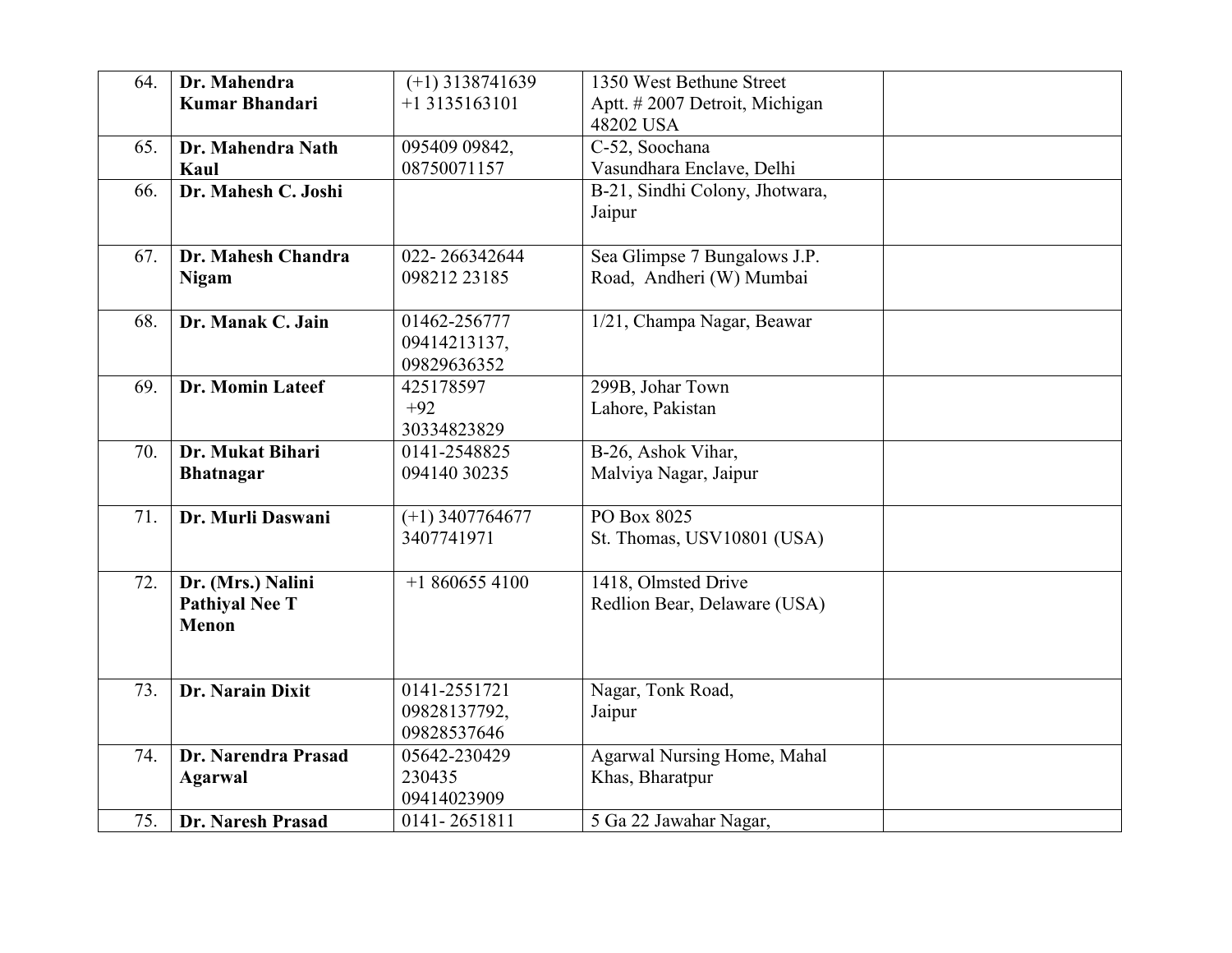|     | Kamthan                  | 09672006378       | Jaipur                           |  |
|-----|--------------------------|-------------------|----------------------------------|--|
| 76. | Dr. Nirmal Jain          | 0141-3271313,     | D114, Ram Mandir, Power          |  |
|     |                          | 09413970479       | House Road Banipark, Jaipur      |  |
|     |                          |                   |                                  |  |
| 77. | Dr. Nirmala              | $(+1)$ 7032662767 | 6090 Franconia Road STEA         |  |
|     | <b>Kharbanda Nee</b>     | ,703922 0021      | Alexandria VA 22310-4431 USA     |  |
|     | Ahuja                    | +1 5713372816     |                                  |  |
| 78. | Dr. Nirmalesh            | $001 - 631 - 754$ | 1, Concord Drive, Fort Salonga   |  |
|     | <b>Shobhanlal Nee</b>    | 3009              | New York-11768 USA               |  |
|     | Goyal                    | $+16317662035$    |                                  |  |
|     |                          |                   |                                  |  |
| 79. | Dr. Om Prakash           | 0120-2830477,     | D/73, Patel Nagar, II, Ghaziabad |  |
|     | <b>Agarwal</b>           | 093 129 75077     |                                  |  |
|     | $-201001$                |                   |                                  |  |
|     | $Ph.:$ (                 |                   |                                  |  |
| 80. | <b>Om Prakash Sharma</b> | 08955307005,      | 7/16, Vidhyadhar Nagar, Jaipur   |  |
|     |                          | 09314439924       |                                  |  |
| 81. | Dr. Padam C. Jain        | 05644-236327      | C-112, Ranjeet Nagar, Bharatpur  |  |
|     |                          | 09414297412       |                                  |  |
| 82. | Dr. Parshu Ram           | 05644-236602      | A-61, Ranjeet Nagar, Bharatpur   |  |
|     | <b>Jindal</b>            | 236603            |                                  |  |
|     |                          | 09414025942       |                                  |  |
| 83. | Dr. Parveen N.           |                   | 142E 16Street Aptt. # 6D         |  |
|     | <b>Afridi</b>            |                   | <b>Gramecy Spire</b>             |  |
|     |                          |                   | New York - 10003, USA            |  |
| 84. | Dr. Pawan Sharma         | 0141-2355515      | 383, Vishwamitra Marg            |  |
|     |                          | 09829603330       | Hanuman Nagar, Jaipur            |  |
| 85. | Dr. Pramod               | 0141-5106717      | K-3 Scheme, Jaipur               |  |
|     | <b>Bhardwaj</b>          | 09414235217,      |                                  |  |
|     |                          | 09799373002       |                                  |  |
| 86. | Dr. Prem Prakash         | 0141-2578192      | 436, Adarsh Nagar, Near Bees     |  |
|     | Ganda                    | 2612233           | Dukan Jaipur                     |  |
|     |                          | 094605 47732      |                                  |  |
| 87. | Dr. Vinod Kumar          | 0141-2610007      | B-5, Shivaliya Marg, Sethi       |  |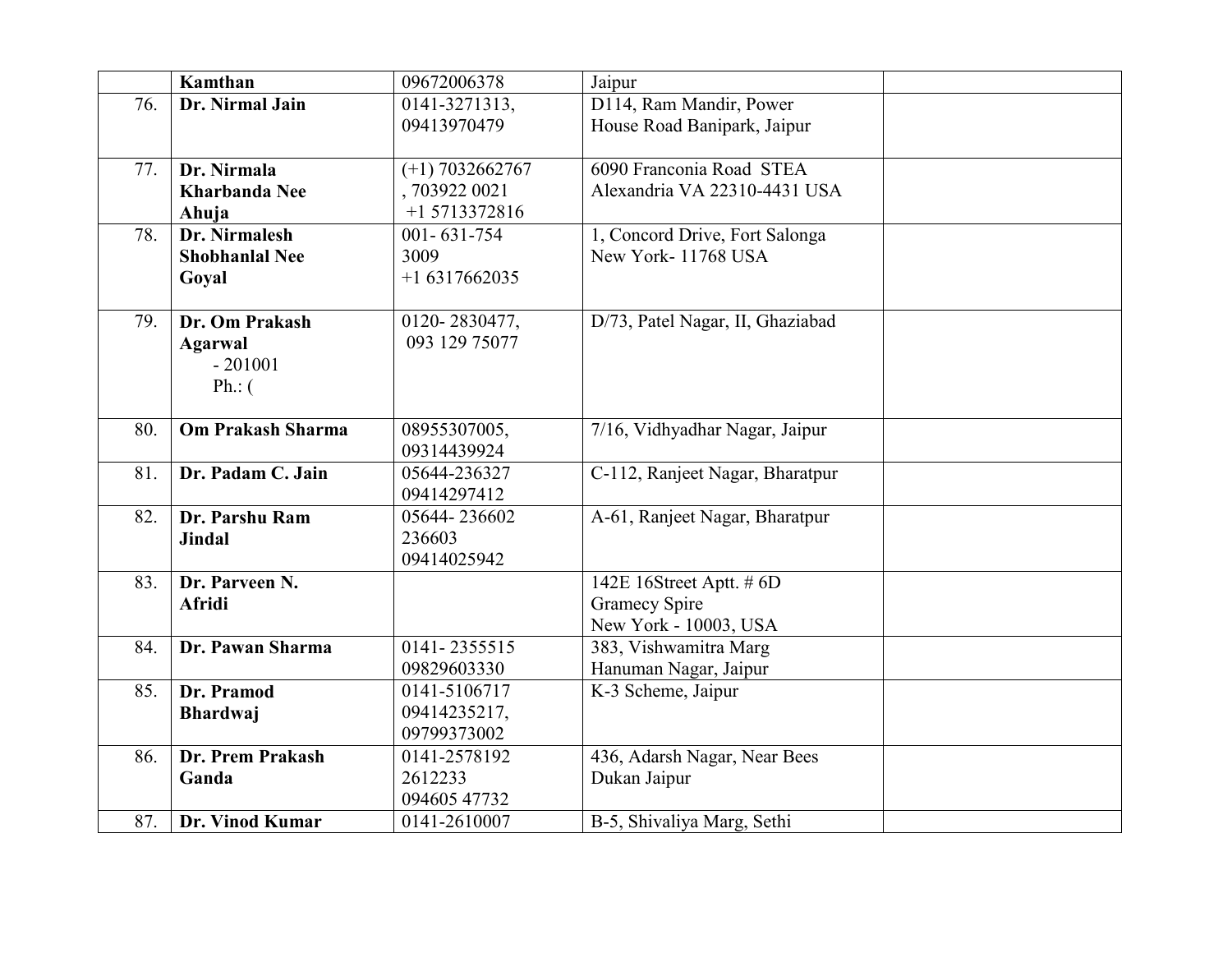|     | Jain                                    | 09414270185                                         | Colony, Jaipur                                                                |                        |
|-----|-----------------------------------------|-----------------------------------------------------|-------------------------------------------------------------------------------|------------------------|
| 88. | Dr. Purshottam Lal<br><b>Bhargeria</b>  | 0141-2362737<br>2228461<br>09414779080              | 38, Gaurav Nagar, Civil Lines,<br>Jaipur                                      |                        |
| 89. | Dr. Pushp Raj<br><b>Bhansali</b>        | $(+1)$ 718 9347770<br>516 6243252<br>$+15166953633$ | 36, West VIEW Drive Oyster<br>Bay NY 11771-281 USA                            |                        |
| 90. | Dr. Raghuvansh<br><b>Narayan Mathur</b> | 0144-2342888<br>09461818874                         | 1/18, Shanti Kunj, Alwar                                                      |                        |
| 91. | Dr. Raj Kumar<br>Navalkha,              | 0141-2571921,<br>09887655727                        | 4 Naru Path Narain Singh Marg,<br>Jaipur                                      | rknavalkha@yahoo.co.in |
| 92. | Dr. Rajendra Kumar<br>Garg              | 02932-221216<br>226212<br>09414121216               | B-40, Durga Das Nagar,<br>Pali                                                |                        |
| 93. | Dr. Rajendra Singh<br><b>Sisodia</b>    | 0141-2293980<br>09461164393                         | A-135, Shiv Marg, Shyam<br>Nagar, Jaipur                                      |                        |
| 94. | Dr. Rama Goel Nee<br><b>Sharma</b>      | 0141-2615524<br>08239611644                         | 92 G. Floor<br>Sona Apts, Govind Marg,<br>Adarsh Nagar, Jaipur                |                        |
| 95. | Dr. Rameshwar<br><b>Prasad Singhal</b>  | 0120 4214376<br>099 10352356                        | C-108 Sector 41, Noida                                                        |                        |
| 96. | Dr. Ram Kishore<br>Goyal                | 0145 2627828<br>09829270828                         | Gokhale Marg, Shastri Nagar,<br>Ajmer                                         |                        |
| 97. | Dr. Rama Kant<br><b>Saxena</b>          | 0141-2554796<br>09414053812                         | 33, Kailash Puri Opp. Khandaka<br>Hospital Tonk Road, Jaipur                  |                        |
| 98. | Dr. Ramesh Chand<br>Gupta               | 01423-221290<br>0141-2595520<br>(09460905401        | A-7, Madhuvan Colony, Near<br>Jain Mandir, Kisan Marg, Tonk<br>Phatak, Jaipur |                        |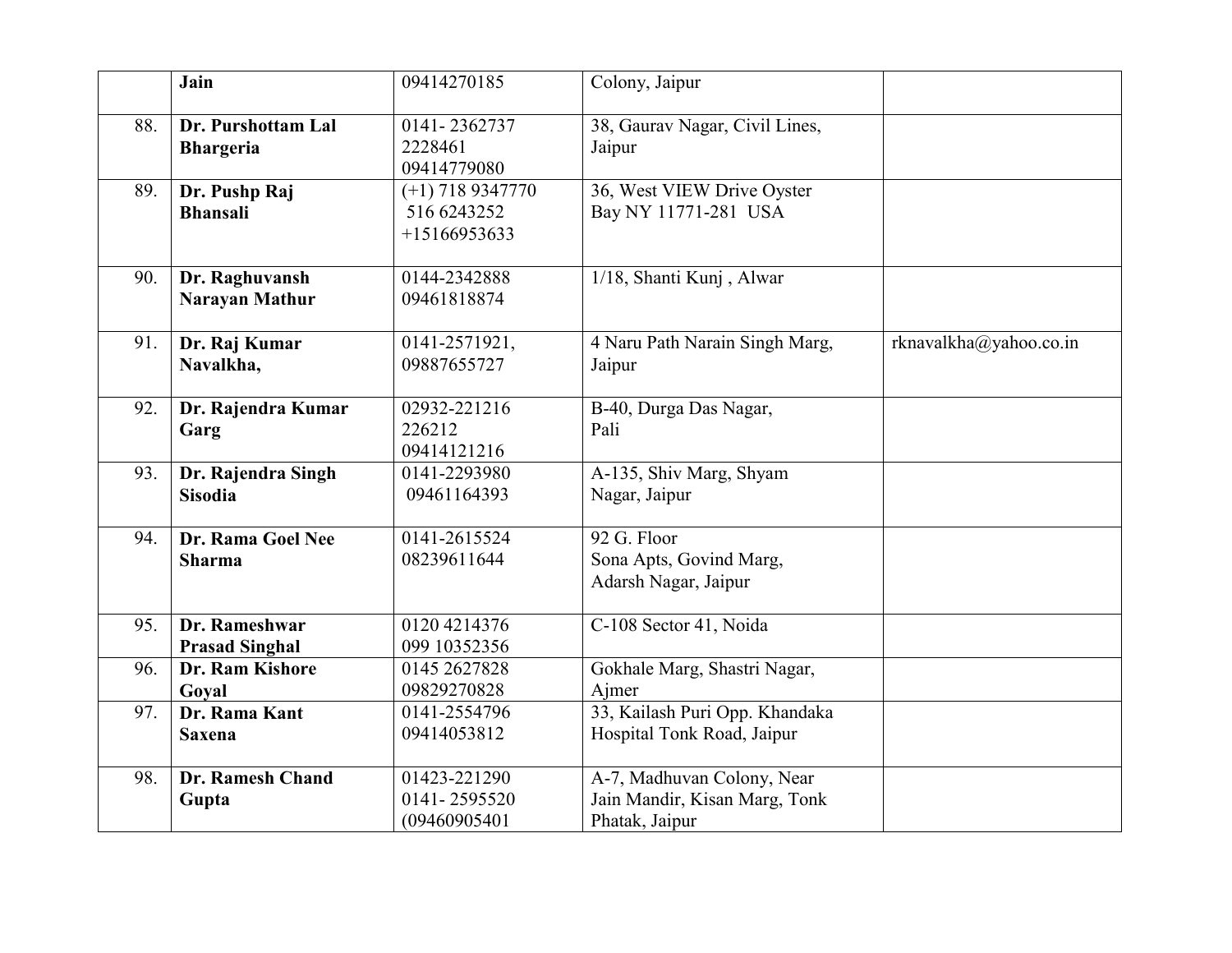| 99.  | Dr. Ramesh C. Joshi    | 0141-2344383                | A-3, Kumawat Colony,                     |  |
|------|------------------------|-----------------------------|------------------------------------------|--|
|      |                        | 094144 58412                | Khatipura Road, Jhotwara, Jaipur         |  |
| 100. | Dr. Ramesh Chandra     | 011-22321833                | Metro Diagnostic Centre,                 |  |
|      | <b>Sharma</b>          | 22329262                    | K-14 Naveen Shahdara, Delhi              |  |
|      |                        | 09868416152,                |                                          |  |
|      |                        | 09015627270                 |                                          |  |
| 101. | Dr. Ramesh M.          | 0141-2781034                | 80/435, Shankara Charya Marg,            |  |
|      | Vanjani                | 09829185211,                | Mansarovar, Jaipur                       |  |
|      |                        | 09314505680                 |                                          |  |
| 102. | Dr. Rameshwar          | 07457244354,                | Near SBBJ Bank, Anta. Distt. Baran       |  |
|      | <b>Prasad Thakuria</b> | 09413007026                 |                                          |  |
| 103. | Dr. Rani Rajpal Nee    | 0253-2575978                | 39, Dsouza Colony, College               |  |
|      | <b>Bhatia</b>          | 2342046                     | Road, Nasik                              |  |
|      |                        | 09373912888                 |                                          |  |
| 104. | Dr. Ranjeet Mal Jain   | 02982-221295                | Kalyanpura, Marg No.2, Barmer            |  |
| 105. | Dr. Renu Nigam Nee     | 0761-4030056                | HIG 10, Anand Nagar                      |  |
|      | <b>Mathur</b>          | 4031052                     | Jabalpur                                 |  |
|      |                        | 09826116962,                |                                          |  |
|      |                        | 09893116962                 |                                          |  |
|      | 106. Dr. Roop Narayan  | 01421-222168                | Rog Nidan Kendra                         |  |
|      | Koolwal                | 224827                      | NH-8, Kotputli                           |  |
|      |                        | 093140 28137,               |                                          |  |
|      |                        | 094142 28127                |                                          |  |
| 107. | Dr. Roop Tejwani       |                             | 231, Cross Gate Building                 |  |
|      |                        |                             | SLIDELLA 70461, USA                      |  |
| 108. | Dr. Sahdev             | 01582-24040,<br>09413385705 | Automobiles Pvt. Ltd.                    |  |
|      | Choudhary              |                             | Vallabh Chouraha, Moondra<br>Road Nagaur |  |
|      |                        |                             |                                          |  |
| 109. | Dr. Santha Dube        | 0294-2523983                | 28, Nem Fatehpura Bhan Bagh              |  |
|      |                        | 09414157983                 | Udaipur                                  |  |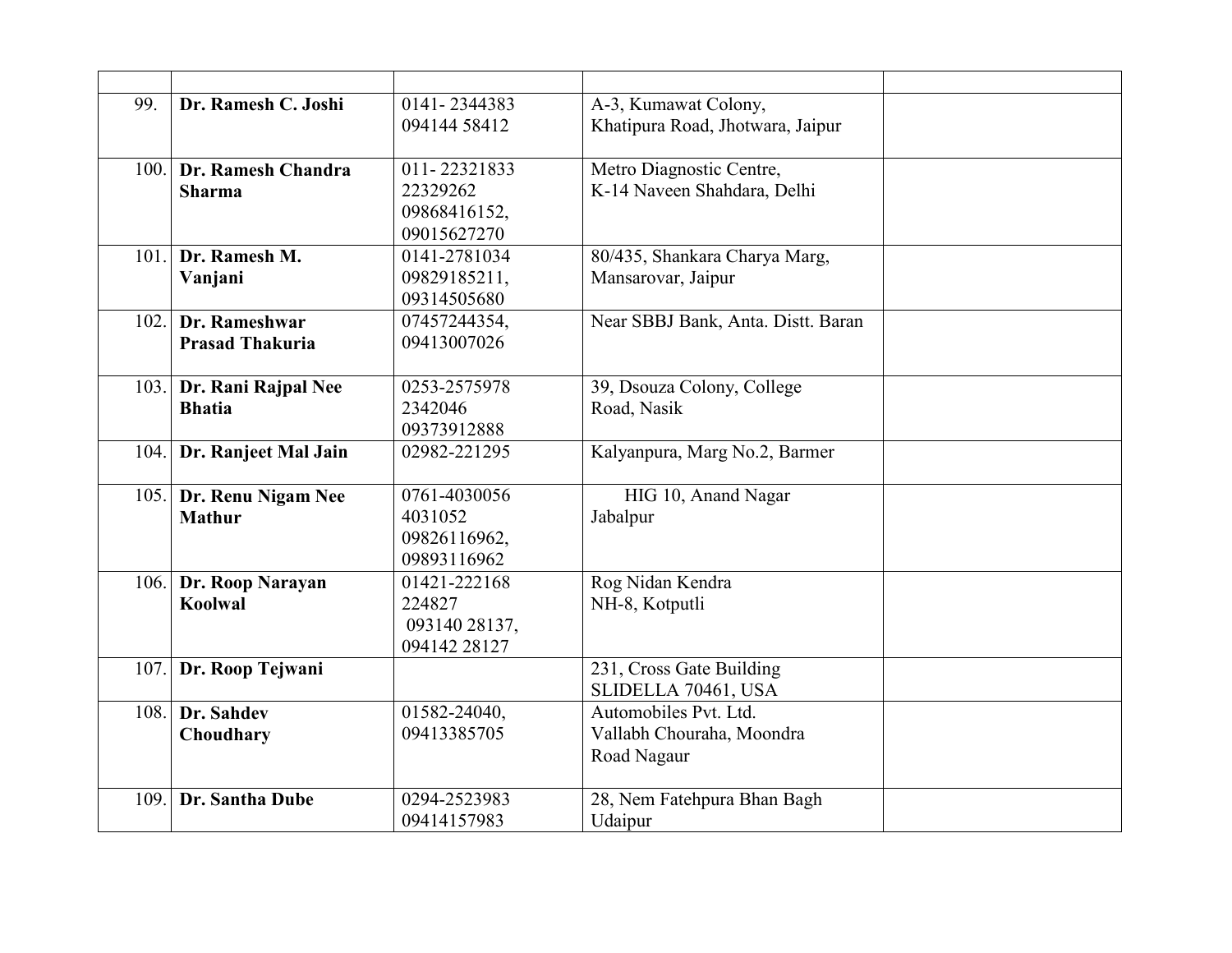| 110. | Dr. Santosh Kumar<br><b>Sharma</b>            | 971 504445865                           | <b>Consultant Neurosurgery</b><br><b>MNC</b> Speciality<br>P.O. Box 6222, Abu Dhabi UAE |  |
|------|-----------------------------------------------|-----------------------------------------|-----------------------------------------------------------------------------------------|--|
| 111. | Dr. (Mrs.) Santosh<br><b>Ratan Nee Sharma</b> | 01262-251877,<br>099961 11127           | <b>Rattan Nursing Home</b><br>Opp. Model School, Gate No.2,<br>Delhi Road, Rohtak       |  |
| 112. | Dr. Saroj Sharma<br><b>Nee Gariola</b>        | 0291) 2720896<br>09784579899            | Ambika Hospital<br>B-22-23, Sarswati Nagar, Jodhpur                                     |  |
| 113. | Dr. Sarita Bhargava                           | 0532-2615973<br>2615414<br>09450601083  | Jawahar Maternity & Nursing<br>Home 44, Lookar Ganj,<br>Allahabad                       |  |
| 114. | Dr. Satish<br>Chaturvedi                      | 0141-2601529<br>2365206<br>098296 35798 | G-18, Krishna Marg, C-Scheme<br>Jaipur                                                  |  |
| 115. | Dr. Satish Kumar<br>Khincha                   | 01592) 232722<br>09414347100            | E-113, Indira Nagar,<br>Jhunjhunu                                                       |  |
| 116. | Dr. Satish Kumar<br>Arora                     | 0145-2425240<br>09413302800             | Jeewan Vihar, Ana Sagar,<br>Circular Road, Ajmer<br>Ajmer                               |  |
| 117. | Dr. Satish C.<br>Sachdeva                     | 011-25496709<br>25102444<br>09811278979 | J-147-A, Rajouri Garden<br>New Delhi                                                    |  |
| 118. | Dr. Satish Chandra<br>Virmani                 | 011-27346797<br>65178068<br>09212624009 | G-3/159-160, Rohini, Sector-11<br>Delhi                                                 |  |
| 119. | Dr. Satya Narayan<br><b>Sharma</b>            | 0141-2236751<br>9829247960              | 1/564, Vidhyadhar Nagar,<br>Jaipur                                                      |  |
| 120. | Dr. (Mrs.) Sushila<br><b>Mathur</b>           | 0141-2812130,<br>09414664148            | 1205, Rani Sati Nagar, Nirman<br>Nagar, Jaipur                                          |  |
| 121. | Dr. Sharda Sharma                             | 0141-2524197                            | B-416, Pradhan Marg, Opp. Hari<br>Marg, Malviya Nagar, Jaipur                           |  |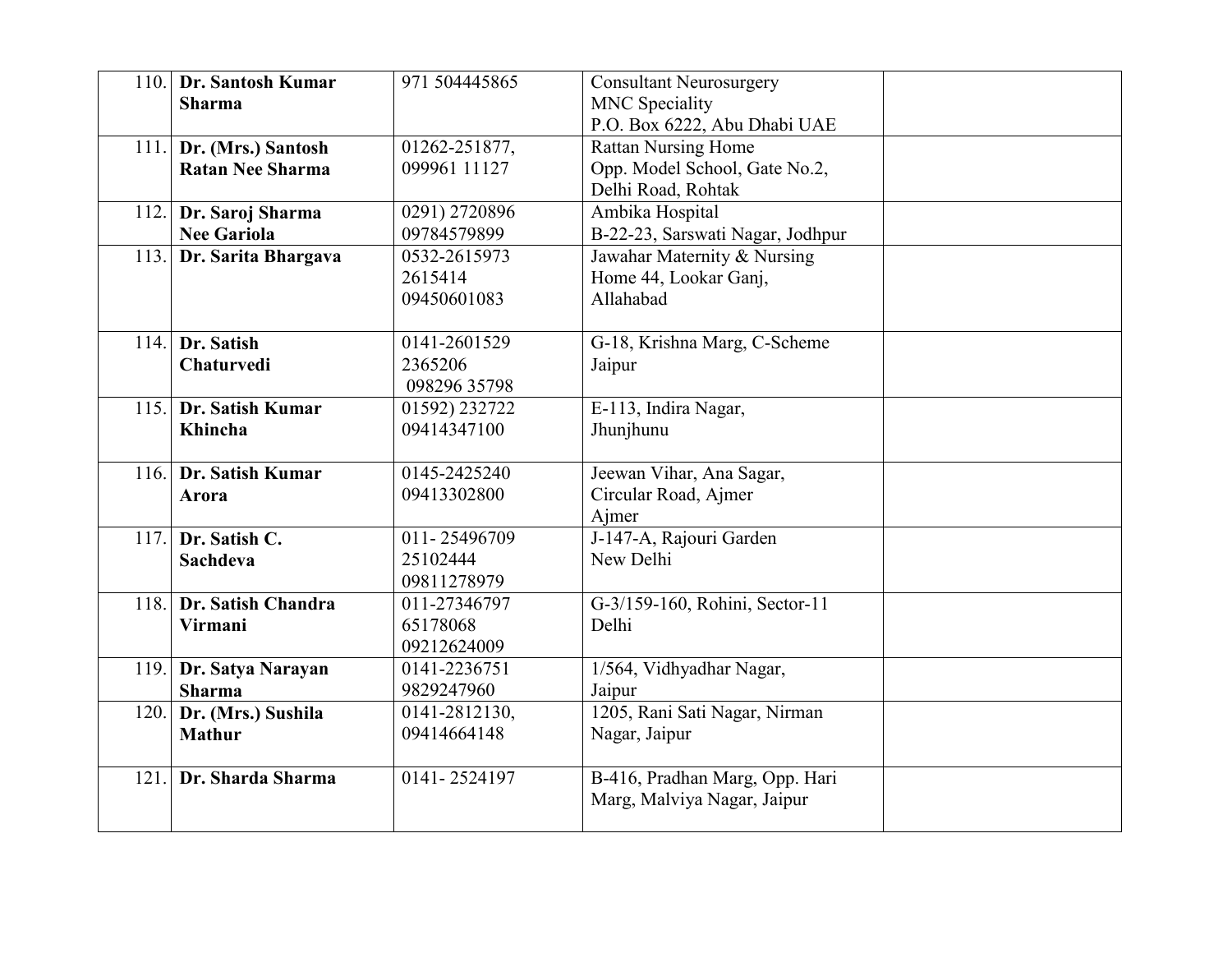| 122.  | Dr. (Mrs) Shashi       | 079-40031661   | Tower Bodak Dev, Ahemdabad      |  |
|-------|------------------------|----------------|---------------------------------|--|
|       | <b>Bala Nee Sharma</b> | 65248778       |                                 |  |
|       |                        | 09879616133    |                                 |  |
| 123.  | Dr. Sheela Longia      | 0755-4075303   | <b>HIG9 Peoples Dental</b>      |  |
|       | <b>Nee Mathur</b>      | 09425017834    | <b>Academy Campus Bhopal</b>    |  |
|       |                        |                |                                 |  |
| 124.  | Dr. Siddharth          | 0141-2566251   | 237, Lane 7, Guru Jambeshwar    |  |
|       | Consul                 | 2363430,       | Nagar Off Gandhi Path, Vaishali |  |
|       |                        | 09983074274    | Nagar, Jaipur                   |  |
| 125.  | Dr. Snehlata Mathur    | 0044-1222      | 9, Lewis Terrace, LLAN          |  |
|       |                        | 832010         | Bradach Caerphilly,             |  |
|       |                        | 862153         | CF-83, 3 JZ, U.K                |  |
|       |                        | +44 7817251266 |                                 |  |
| 126.  | Dr. Sneh Lata          | 9414437610     | 2/IX, Mahaveer Circle           |  |
|       | <b>Mishra</b>          | 2423666        | Ajmer                           |  |
|       |                        | 09261237999    |                                 |  |
| 127.1 | Dr. Som Dutt           | 09460166951    | "Alankar" E-7, Ganesh Colony,   |  |
|       | Chaudhary              |                | Pilani                          |  |
|       |                        |                |                                 |  |
| 128.  | Dr. Subhash            | 0144-2342678,  | 4/6 Aravali Vihar,              |  |
|       | <b>Chandra Sapra</b>   | 094143 33182   | Alwar                           |  |
|       |                        |                |                                 |  |
| 129.  | Dr. Sudha Sharma       | 09258017152    | 61, M.G. Road Near Saint John's |  |
|       | <b>Nee Bharti</b>      |                | Crossing, Agra                  |  |
| 130.  | Dr. Sudha Ghai         |                |                                 |  |
| 131.  | Dr. Sushila Mathur     |                |                                 |  |
| 132.  | Dr. Swadesh Arora      |                |                                 |  |
| 133.1 | Dr. Shashi Sharma      |                |                                 |  |
| 134.  | Dr. Sukant Sarkar      | 0141-2357660   | C-24, Vaishali Marg, Vaishali   |  |
|       |                        | 098290 50660   | Nagar, Jaipur                   |  |
|       |                        |                |                                 |  |
| 135.  | Dr. Sumi Sharma        | 022-23511897,  | House, 24, Carmiochael Road     |  |
|       | Nee Sumitra Bajpai     | 23526303       | Mumbai                          |  |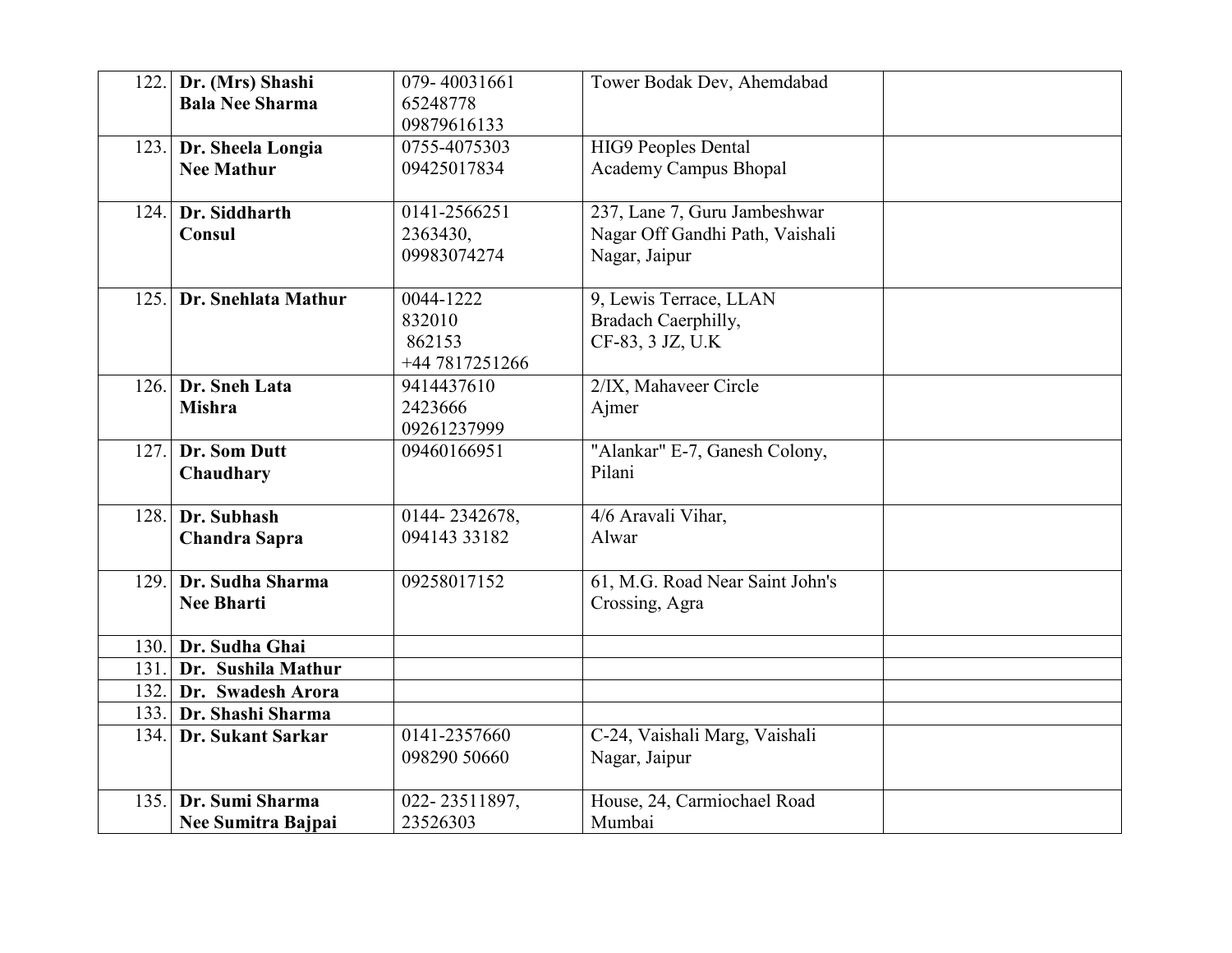|      | 136. Dr. Suraj Prakash<br><b>Sancheti</b>     | $(+1)$ 256-442-<br>8380<br>256-547-1200, 256-<br>442-8312 | 213, Lake Wood Drive<br>Gadsden AL 35901 U.S.A                                          |  |
|------|-----------------------------------------------|-----------------------------------------------------------|-----------------------------------------------------------------------------------------|--|
| 137. | Dr. Surendra Kaur<br><b>Murani Nee Narang</b> | 093515 63272                                              | 202, Triveni Heights<br>Plot No. 43-44, Vaishwarharayya<br>Nagar, Triveni Nagar, Jaipur |  |
| 138. | Dr. Surendra<br>Kothari                       | 022-24094311,<br>24080467<br>Mob.: 09821095682            | Kartar Bhawan, 250, Sion East<br>Mumbai                                                 |  |
| 139. | Dr. Shakuntala<br>Kumari Jain                 |                                                           |                                                                                         |  |
| 140. | Dr. Surendra Kumar<br><b>Bakshi</b>           | 0141-2371157<br>27012111<br>09649939053,<br>09413337119   | Bakshi Bhawan, New Colony,<br>Off. M.I. Road, Jaipur                                    |  |
| 141. | Dr. Suresh Chandra<br>Nama                    | 0145-26227339<br>09983069021                              | B-289, Shastri Nagar,<br>Ajmer                                                          |  |
| 142. | Dr. Suresh Chandra<br>Pareek                  | 0141-2324374<br>09828397699                               | S-7, Vivekanand Marg, C-<br>Scheme,<br>Jaipur                                           |  |
| 143. | Dr. Suresh Patel                              | $+1623$<br>2248871(R)<br>$+17165539576$                   | 16329 W Cotton Wood Street<br>SURPRISE, AZ 85388-2162                                   |  |
| 144. | Dr. Suresh T. Rai                             |                                                           | 1-8, Sukhi Jeevan,<br>Opp. Jai Mahal<br>Palace Hotel, Jaipur                            |  |
| 145. | Dr. Sewa Lal<br><b>Sharma</b>                 | 0141-2410992                                              | 12, Rajhans Colony-III,<br>Brahmpuri, Jaipur                                            |  |
| 146. | Dr. Surendra<br>Chitkara                      | 9413739909<br>0144-2704890<br>09413739909                 | 190, Gandhi Nagar Scheme-8,<br>Alwar                                                    |  |